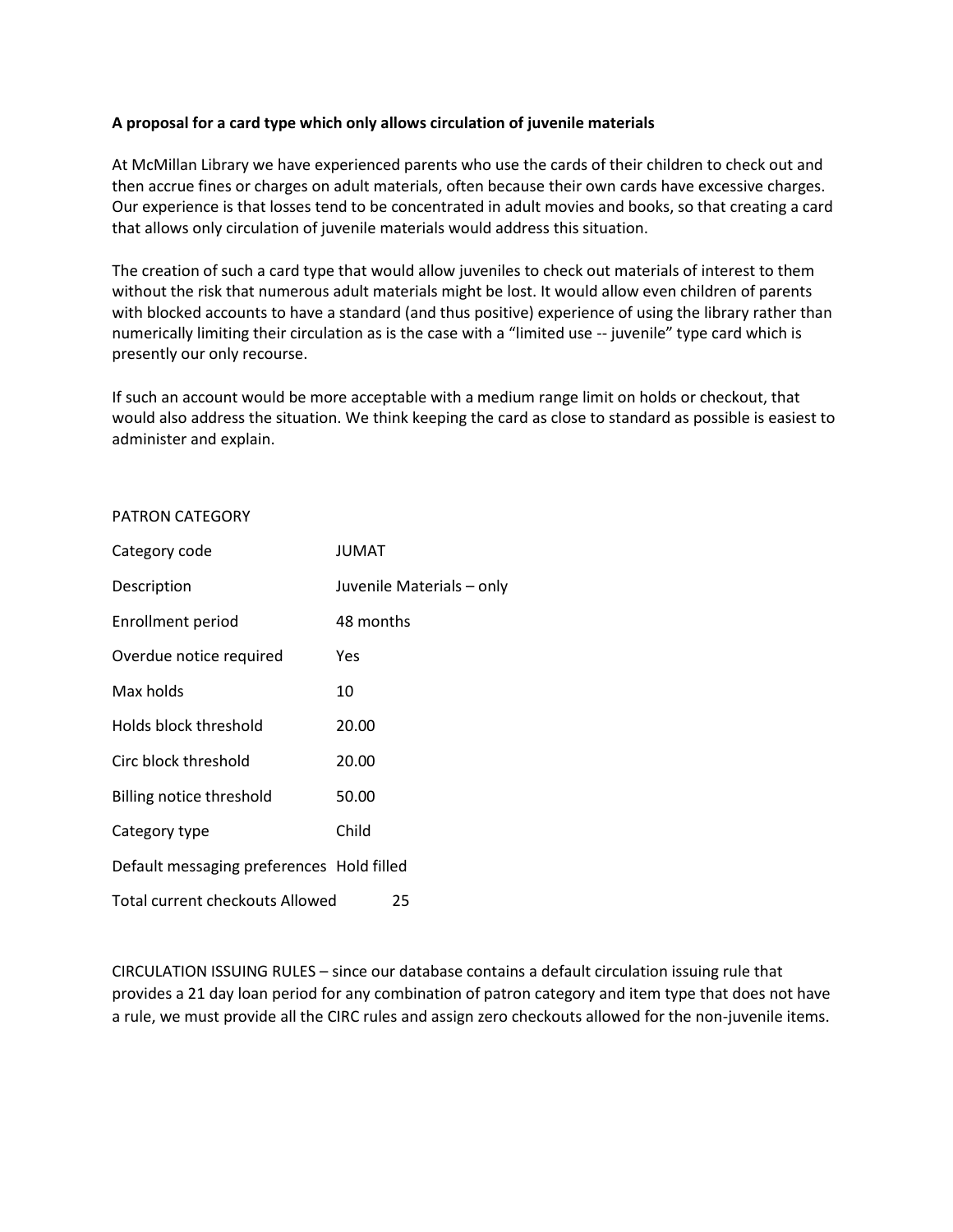| Patron<br>Category            | <b>Item Type</b>                     | <b>Fine</b><br><b>Amount</b> | <b>Fine</b><br>Grace<br><b>Period</b> | <b>Fine</b><br><b>Charging</b><br><b>Interval</b> | <b>Current</b><br><b>Checkouts</b><br><b>Allowed</b> | Loan<br><b>Period</b> | <b>Max</b><br><b>Accruable</b><br><b>Fine Per</b><br><b>Issue</b> | <b>Expired</b><br>Hold<br>Fee | Hold<br><b>Policy</b>         |
|-------------------------------|--------------------------------------|------------------------------|---------------------------------------|---------------------------------------------------|------------------------------------------------------|-----------------------|-------------------------------------------------------------------|-------------------------------|-------------------------------|
| Juvenile<br>materials<br>only | AV and<br>other<br>equipment         | $\mathbf 0$                  |                                       |                                                   | $\pmb{0}$                                            |                       | \$3.00                                                            | \$0.00                        | <b>No</b><br>Holds<br>Allowed |
| Juvenile<br>materials<br>only | Art prints                           | $\mathbf 0$                  |                                       |                                                   | 0                                                    |                       | \$0.00                                                            | \$0.00                        | <b>No</b><br>Holds<br>Allowed |
| Juvenile<br>materials<br>only | Book on<br>CD, adult                 | 0                            |                                       |                                                   | 0                                                    |                       | \$0.00                                                            | \$0.00                        | <b>No</b><br>Holds<br>Allowed |
| Juvenile<br>materials<br>only | Book on<br>CD,<br>juvenile           | 0                            |                                       | $1$ day(s)                                        | Unlimited                                            | 28<br>day(s)          | \$0.00                                                            | \$0.00                        | From<br>Any<br>Library        |
| Juvenile<br>materials<br>only | Book on<br>cassette,<br>adult        | $\mathbf 0$                  |                                       |                                                   | $\mathbf 0$                                          |                       | \$0.00                                                            | \$0.00                        | No<br>Holds<br>Allowed        |
| Juvenile<br>materials<br>only | Book on<br>cassette,<br>juvenile     | 0.1                          |                                       | $1$ day(s)                                        | Unlimited                                            | 28<br>day(s)          | \$1.50                                                            | \$0.00                        | From<br>Any<br>Library        |
| Juvenile<br>materials<br>only | Book,<br>adult, 14<br>day loan       | $\mathbf 0$                  |                                       |                                                   | $\mathbf 0$                                          |                       | \$0.00                                                            | \$0.00                        | <b>No</b><br>Holds<br>Allowed |
| Juvenile<br>materials<br>only | Book,<br>adult, 28<br>day loan       | 0                            |                                       |                                                   | 0                                                    |                       | \$0.00                                                            | \$0.00                        | <b>No</b><br>Holds<br>Allowed |
| Juvenile<br>materials<br>only | Book,<br>juvenile,<br>14 day<br>loan | $\mathbf 0$                  |                                       | $1$ day(s)                                        | Unlimited                                            | 14<br>day(s)          | \$0.00                                                            | \$0.00                        | From<br>Any<br>Library        |
| Juvenile<br>materials<br>only | Book,<br>juvenile,<br>28 day<br>loan | 0                            |                                       | $1$ day(s)                                        | Unlimited                                            | 28<br>day(s)          | \$0.00                                                            | \$0.00                        | From<br>Any<br>Library        |
| Juvenile<br>materials<br>only | Book,<br>rental, 14<br>day loan      | $\pmb{0}$                    |                                       |                                                   | $\pmb{0}$                                            |                       | \$0.00                                                            | \$0.00                        | No<br>Holds<br>Allowed        |
| Juvenile<br>materials<br>only | Book,<br>rental, 7<br>day loan       | $\mathbf 0$                  |                                       |                                                   | 0                                                    |                       | \$0.00                                                            | \$0.00                        | No<br>Holds<br>Allowed        |
| Juvenile<br>materials<br>only | Book,<br>walk-in, 14<br>day loan     | 0                            |                                       |                                                   | $\pmb{0}$                                            |                       | \$0.00                                                            | \$0.00                        | No<br>Holds<br>Allowed        |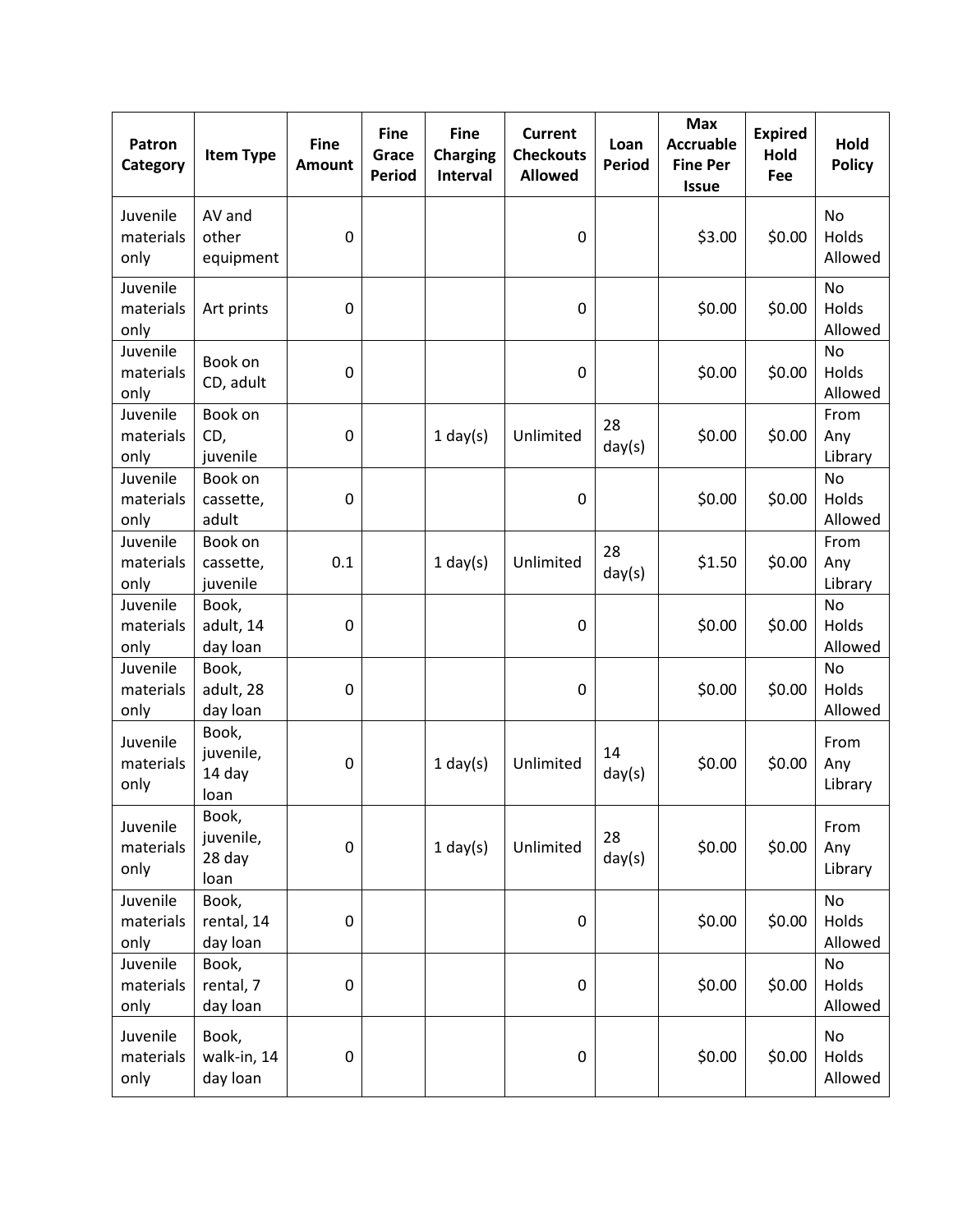| Juvenile<br>materials<br>only | Book,<br>walk-in, 28<br>day loan                 | $\mathbf 0$      |            | $\pmb{0}$ |                          | \$0.00 | \$0.00 | <b>No</b><br>Holds<br>Allowed |
|-------------------------------|--------------------------------------------------|------------------|------------|-----------|--------------------------|--------|--------|-------------------------------|
| Juvenile<br>materials<br>only | Book,<br>walk-in,<br>juvenile,<br>14 day<br>loan | 0                | $1$ day(s) | Unlimited | 14<br>day(s)             | \$0.00 | \$0.00 | <b>No</b><br>Holds<br>Allowed |
| Juvenile<br>materials<br>only | Book,<br>walk-in,<br>juvenile,<br>28 day<br>loan | 0                | $1$ day(s) | Unlimited | 28<br>day(s)             | \$0.00 | \$0.00 | <b>No</b><br>Holds<br>Allowed |
| Juvenile<br>materials<br>only | Cassette,<br>adult<br>music                      | $\mathbf 0$      |            | 0         |                          | \$0.00 | \$0.00 | <b>No</b><br>Holds<br>Allowed |
| Juvenile<br>materials<br>only | Cassette,<br>juvenile<br>music                   | 0.05             | $1$ day(s) | Unlimited | 14<br>day(s)             | \$1.50 | \$0.00 | From<br>Any<br>Library        |
| Juvenile<br>materials<br>only | Compact<br>disc, adult<br>music                  | $\mathbf 0$      |            | $\pmb{0}$ |                          | \$0.00 | \$0.00 | No<br>Holds<br>Allowed        |
| Juvenile<br>materials<br>only | Compact<br>disc,<br>juvenile<br>music            | 0.05             | $1$ day(s) | Unlimited | 14<br>day(s)             | \$1.50 | \$0.00 | From<br>Any<br>Library        |
| Juvenile<br>materials<br>only | <b>DVD, 28</b><br>day loan                       | $\pmb{0}$        |            | 0         |                          | \$0.00 | \$0.00 | <b>No</b><br>Holds<br>Allowed |
| Juvenile<br>materials<br>only | DVD, 7 day<br>loan                               | $\boldsymbol{0}$ |            | 0         |                          | \$0.00 | \$0.00 | <b>No</b><br>Holds<br>Allowed |
| Juvenile<br>materials<br>only | DVD,<br>juvenile, 7<br>day loan                  | 0.1              | $1$ day(s) | Unlimited | $\overline{7}$<br>day(s) | \$3.00 | \$0.00 | From<br>Any<br>Library        |
| Juvenile<br>materials<br>only | DVD,<br>rental, 7<br>day loan                    | $\mathbf 0$      |            | $\pmb{0}$ |                          | \$0.00 | \$0.00 | No<br>Holds<br>Allowed        |
| Juvenile<br>materials<br>only | DVD, walk-<br>in, 7 day<br>loan                  | $\boldsymbol{0}$ |            | 0         |                          | \$0.00 | \$0.00 | No<br>Holds<br>Allowed        |
| Juvenile<br>materials<br>only | DVD, walk-<br>in,<br>juvenile, 7<br>day loan     | 0.25             | $1$ day(s) | Unlimited | $\overline{7}$<br>day(s) | \$3.00 | \$0.00 | No<br>Holds<br>Allowed        |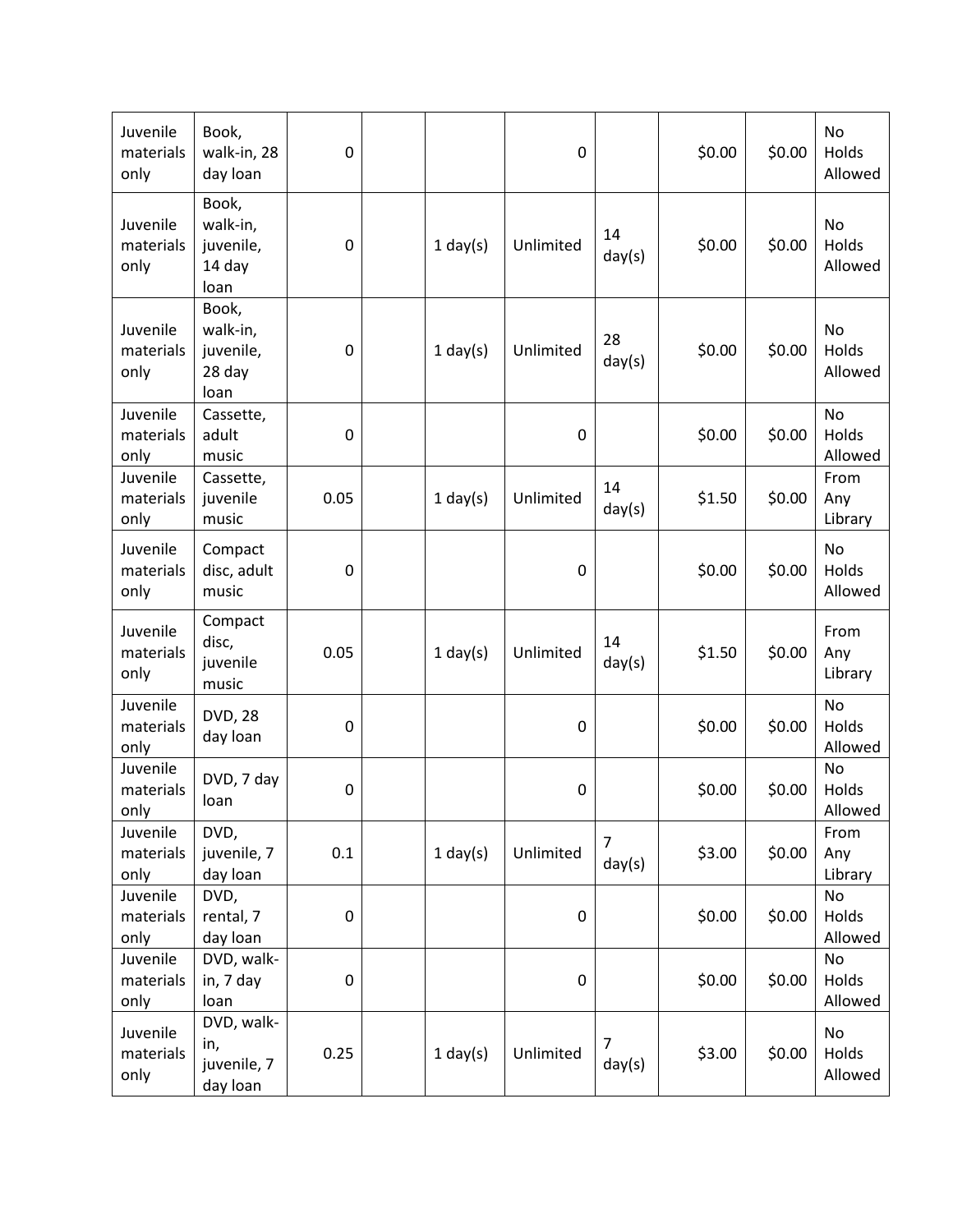| Juvenile<br>materials<br>only | Digital<br>Audio<br>Player, 28<br>day loan                 | $\boldsymbol{0}$ |            | $\mathbf 0$ |                          | \$0.00 | \$0.00 | No<br>Holds<br>Allowed        |
|-------------------------------|------------------------------------------------------------|------------------|------------|-------------|--------------------------|--------|--------|-------------------------------|
| Juvenile<br>materials<br>only | Digital<br>Audio<br>Player,<br>Juvenile,<br>28 day<br>loan | $\mathbf 0$      | $1$ day(s) | Unlimited   | 28<br>day(s)             | \$0.00 | \$0.00 | From<br>Any<br>Library        |
| Juvenile<br>materials<br>only | Equipment                                                  | $\boldsymbol{0}$ |            | $\mathbf 0$ |                          | \$0.00 | \$0.00 | No<br>Holds<br>Allowed        |
| Juvenile<br>materials<br>only | ILL, 14 day<br>loan                                        | 0.25             | $1$ day(s) | Unlimited   | 14<br>day(s)             | \$5.00 | \$0.00 | From<br>Home<br>Library       |
| Juvenile<br>materials<br>only | ILL, 7 day<br>loan                                         | 0.25             | $1$ day(s) | Unlimited   | $\overline{7}$<br>day(s) | \$5.00 | \$0.00 | From<br>Home<br>Library       |
| Juvenile<br>materials<br>only | Kits                                                       | 0.05             | $1$ day(s) | Unlimited   | 14<br>day(s)             | \$1.50 | \$0.00 | From<br>Home<br>Library       |
| Juvenile<br>materials<br>only | Magazine,<br>adult                                         | $\mathbf 0$      |            | $\pmb{0}$   |                          | \$0.00 | \$0.00 | <b>No</b><br>Holds<br>Allowed |
| Juvenile<br>materials<br>only | Magazine,<br>juvenile                                      | $\mathbf 0$      | $1$ day(s) | Unlimited   | 14<br>day(s)             | \$0.00 | \$0.00 | From<br>Any<br>Library        |
| Juvenile<br>materials<br>only | Reference                                                  | $\mathbf{1}$     | $1$ day(s) | Unlimited   | $\mathbf{1}$<br>day(s)   | \$5.00 | \$0.00 | <b>No</b><br>Holds<br>Allowed |
| Juvenile<br>materials<br>only | Software,<br>Adult                                         | $\boldsymbol{0}$ |            | $\pmb{0}$   |                          | \$0.00 | \$0.00 | <b>No</b><br>Holds<br>Allowed |
| Juvenile<br>materials<br>only | Software,<br>Juvenile                                      | 0.2              | $1$ day(s) | Unlimited   | 14<br>day(s)             | \$3.00 | \$0.00 | From<br>Any<br>Library        |

### **Responses regarding the proposed new patron category**:

**MCM/Andy Barnett**: McMillan likes this idea and wants to thank the people who developed it **RAN/Peggy Potter**: I think it is a great idea.

**MCF/Melanie Wichern**: I think it would be a bonus to have a card of this type.

**PCPL/Larry Oathout**: After looking at the issue, I have some real concerns about the proposed Patron Category, although I understand the idea behind it.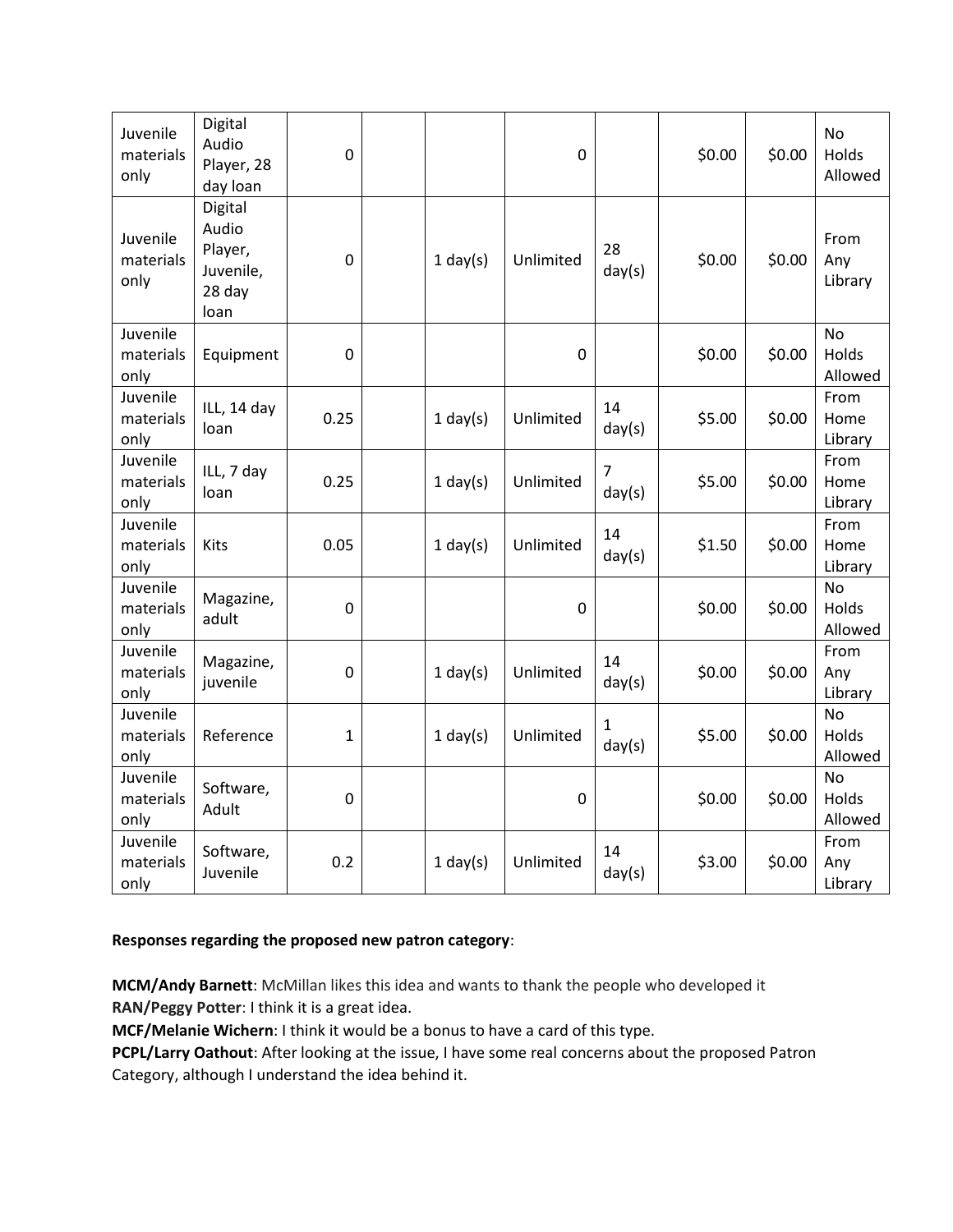Older children (teens) will also be punished in many cases, even though they are supposed to benefit from this new category.

MCM lists its Young Adult books as adult items, thereby shutting older children out of not only all Adult items, but all YA items, unless they change the Item Type designation of their YA items.

With some libraries using Adult Item Types for YA materials and others using Juvenile, this could cause unequal access and confusion among borrowers who go to neighboring libraries.

I would not support the plan as it stands.

**FCH/Wendy Rawson**: I am VERY concerned about this suggestion. Isn't it basically censoring what certain patrons can read/watch? What if I'm a pre-teen and I'm questioning my sexuality? I am not likely to find informative juvenile books to check out about homosexuality or transgender issues. The library has just cut off my access to information because you're mad that my mom didn't return some books a few years ago. I think the library should have confronted my mother when it happened and settled the issue with her at that time instead of punishing me with this patron category. It just isn't fair. The principles of librarianship should outweigh the irritation of library staff over patron behavior/materials not returned.

#### Heidi's response (4/20): *Hi Wendy:*

*thanks for the input!!!! I believe the impetus for this proposal was so that some children would not have their card co-opted by their parents to check out non-juvenile materials. In all cases I have heard about the library staff have confronted one or both parents and the parents continue to trash their own cards and those of their children (ORE, MCM and MAD could share the particulars). MCM proposes this so a 7 year old can still check out "juvenile" materials.*

*This is not a patron category to replace with of the existing Juvenile patron categories but an additional option. Libraries do not have to assign this category to any records. Library staff do have the ability to override the blocks at check out if they don't subscribe to the limitations.*

*We are still gathering input so yours will be very useful. I'll be collating it all together in a document for the CSC to review.*

**PDS/Jennifer Way:** I really appreciate MCM's desire and work to better serve children whose parents have blocked cards, but have some reservations/questions/concerns about this request for this new patron category.

What ages would this be used for - until 18? If so, would this adversely impact teenagers? They are categorized as juveniles by some libraries, but are likely to have interest in adult and teen items (which some libraries categorize as adult itypes (including books and movies). Limiting them to only juvenile items may provide them with choices that are below their reading level/interest so really wouldn't serve them. Also, how would these patron types be switched to regular patron categories upon reaching the selected age?

Libraries categorize their books in different ways; some libraries put a particular book in their teen section while others might categorize as a juvenile. This means that the same patron may be able to checkout one library's copy (if categorized as juvenile itype) but not another library's copy (if categorized as an adult itype). This seems arbitrary and confusing for a patron to be able to checkout a particular copy of a title at one library or belonging to one library, but not the same exact book from or belonging to another. (Harry Potter, for example).

The biggest concerns I have are particularly for patrons using multiple libraries. What happens if this patron with this particular patron category visits another library that does not use this category? If a library's policy says that a child can checkout whatever they want, but this patron category says they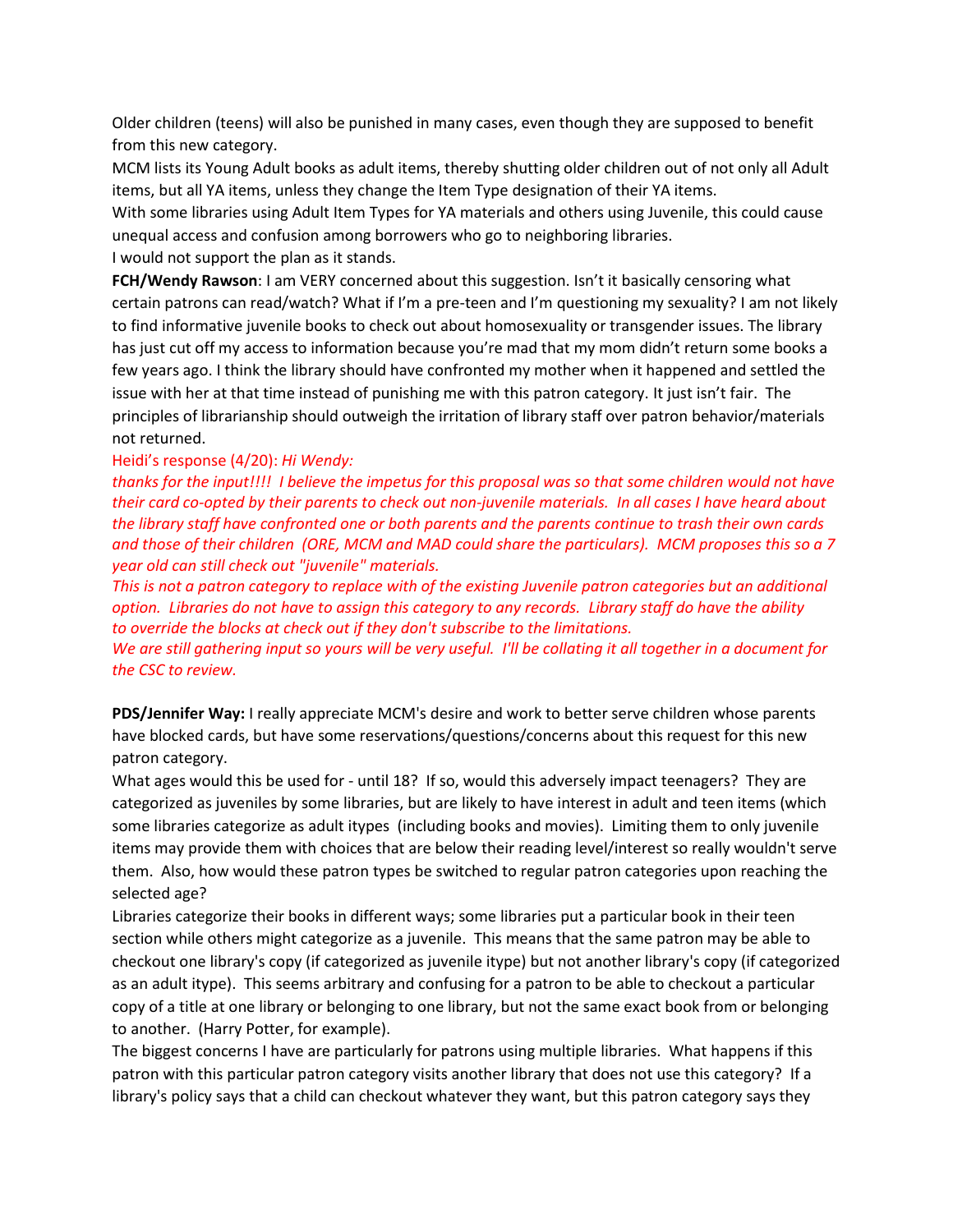cannot - how does this work? Can the library the patron is visiting change it to a regular card? If so, what happens when they return back to another library that does use this patron category? Each patron is only supposed to have one record in the database so I can see this difference in use of patron categories as a potential challenge.

What happens if a child with a limited use card ends up with a blocked account due to fines or a lost item? Some libraries charge fines on juvenile items while some do not, so it is possible that the cardholder will still end up with a blocked account.

Just some thoughts and questions for the committee to discuss in their consideration. I think I've heard of some libraries doing a "fresh start" or clean slate program, but am not familiar with the details of what others have done. Has MCM already considered that as a potential solution to blocked juvenile accounts?

# Heidi's response (4/20): Hi Jennifer:

*Really good questions and thank you so much for the thoughtful response. I've added some answers in RED below where I may have some insight. I'll add this to the response document we are collating for review at the May 8 CSC meeting.*

I really appreciate MCM's desire and work to better serve children whose parents have blocked cards, but have some reservations/questions/concerns about this request for this new patron category.

- What ages would this be used for until 18? If so, would this adversely impact teenagers? They are categorized as juveniles by some libraries, but are likely to have interest in adult and teen items (which some libraries categorize as adult itypes (including books and movies). Limiting them to only juvenile items may provide them with choices that are below their reading level/interest so really wouldn't serve them. Also, how would these patron types be switched to regular patron categories upon reaching the selected age?
	- o *This is not a category to replace any existing juvenile categories but one that a library can implement if they need to. Libraries will need to create a local library policy that determines when they implement this category and when it can be/should be changed.*
- Libraries categorize their books in different ways; some libraries put a particular book in their teen section while others might categorize as a juvenile. This means that the same patron may be able to checkout one library's copy (if categorized as juvenile itype) but not another library's copy (if categorized as an adult itype). This seems arbitrary and confusing for a patron to be able to checkout a particular copy of a title at one library or belonging to one library, but not the same exact book from or belonging to another. (Harry Potter, for example).
	- o *Correct. That is one of the issues. Also, what if they place a hold on an item and when it arrives they can't check it out?*
- The biggest concerns I have are particularly for patrons using multiple libraries. What happens if this patron with this particular patron category visits another library that does not use this category? If a library's policy says that a child can checkout whatever they want, but this patron category says they cannot - how does this work? Can the library the patron is visiting change it to a regular card? If so, what happens when they return back to another library that does use this patron category? Each patron is only supposed to have one record in the database so I can see this difference in use of patron categories as a potential challenge.
	- o *Another good question. Library staff have the ability to override and allow checkout. There would be no need to change the patron category. The example MCM used was in reference to picture books so I don't think they were anticipating this as a category that would be used by "older" juveniles who had control of their own*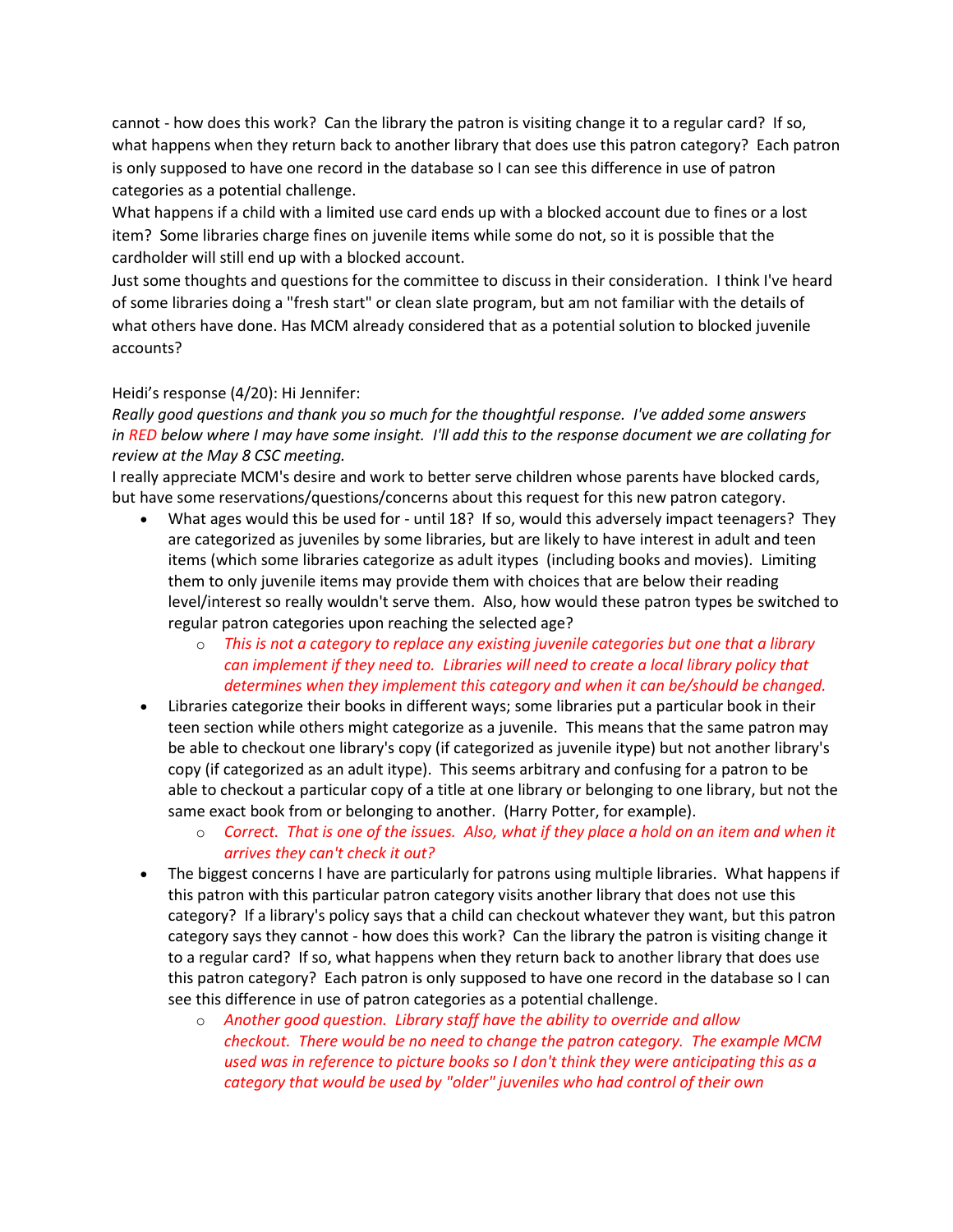## *cards. More so for younger kids whose parents were using their cards to check out materials for themselves.*

- What happens if a child with a limited use card ends up with a blocked account due to fines or a lost item? Some libraries charge fines on juvenile items while some do not, so it is possible that the cardholder will still end up with a blocked account.
	- o *Yes, always a possibility.*

Just some thoughts and questions for the committee to discuss in their consideration. I think I've heard of some libraries doing a "fresh start" or clean slate program, but am not familiar with the details of what others have done. Has MCM already considered that as a potential solution to blocked juvenile accounts?

*The initial testing for this was a change to the (Sandbox) Circulation Issuing Rules at MCM using regular JU patron category. But MCM is not the only library interested in a card/patron category with this limitation. At our last meeting ORE brought up a discussion issue about a patron category that had check out and hold between the limits of a Limited Use patron and a regular patron. After we went over the MCM proposal she decided to take that back to her library to see if it fits the needs of what they wanted to propose. Except I think they wanted an Adult category as well. Limiting the number not the materials.*

*All very good, I will add them to the list.*

**FCH/Phil Hansen:** I've been mulling this over for a while, and I have some serious concerns about this proposal. We have adult patrons who abuse their children's accounts here at FCH as well, but any borrowing restriction based on content makes me very uncomfortable. Materials on sexual orientation, gender identity, LGBTQ subjects, religion, mental health issues, and many other topics would not be available to these patrons since they exist nearly entirely within adult non-fiction collections. Not to get preachy, but I feel like this is a violation of the ALA Library Bill of Rights as well, by denying access to certain materials based on a patron's age. I understand that the restriction isn't being added due to the patron's age, and that the concept behind the proposal is focused on allowing checkouts for patrons with troubled accounts, but at the end of the day these patrons won't have the freedom to read what they choose.

I have a few mechanical questions about holds, too. The attached document talks about item type restrictions on holds, but how would Teen items be effected by this? Using the print copy of *The Hunger Games* as an example, 74 copies attached to that bib record are a "book, juvenile" item type, while 35 copies have a "book, adult" item type. Would the items with the "book, adult" item type just get skipped over in the holds queue? Is there a restriction on what types of materials & bib records that JUVMAT patrons would be able to place on hold, or does the restriction happen at the point of checkout?

If this patron type was created, would we have to enforce those rules here at FCH? I would need to talk things over with Wendy and other staff members here at FCH, but my general impressions from library staff here are that we don't support the creation of this patron type, and we would prefer not to honor it here at FCH.

Anyway, thank you for asking for opinions on this, and please let me know if there's anything else you need.